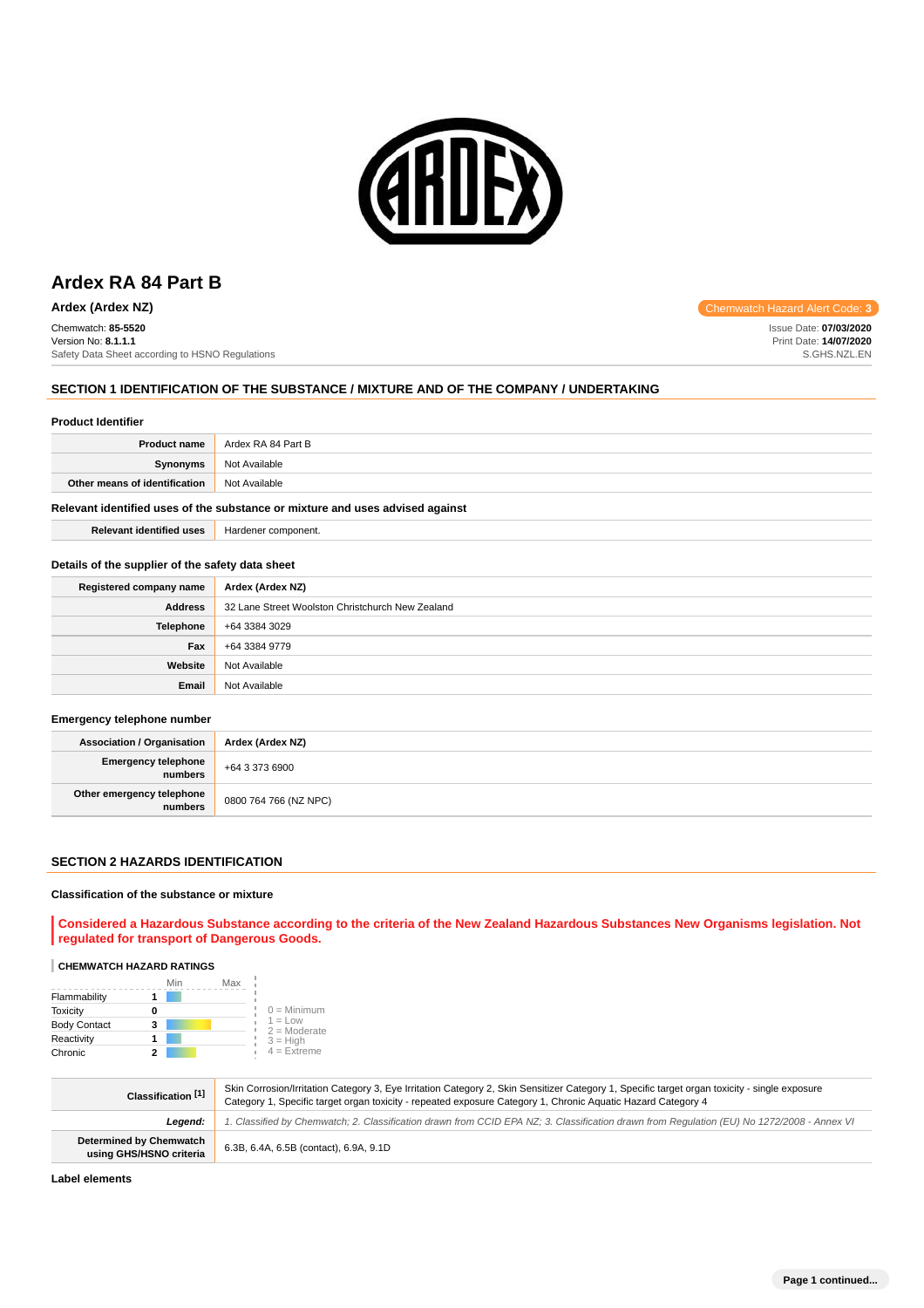# **Ardex RA 84 Part B**

| Hazard pictogram(s) |  |
|---------------------|--|
|---------------------|--|

# **SIGNAL WORD DANGER Hazard statement(s) H316** Causes mild skin irritation. **H319** Causes serious eye irritation. **H317** May cause an allergic skin reaction. **H370** Causes damage to organs. **H372** Causes damage to organs through prolonged or repeated exposure. **H413** May cause long lasting harmful effects to aquatic life.

## **Precautionary statement(s) Prevention**

| P260             | Do not breathe mist/vapours/spray.                                         |
|------------------|----------------------------------------------------------------------------|
| <b>P280</b>      | Wear protective gloves/protective clothing/eye protection/face protection. |
| <b>P270</b>      | Do not eat, drink or smoke when using this product.                        |
| P <sub>273</sub> | Avoid release to the environment.                                          |

## **Precautionary statement(s) Response**

| P308+P311 | IF exposed or concerned: Call a POISON CENTER/doctor/physician/first aider.                                                                              |  |
|-----------|----------------------------------------------------------------------------------------------------------------------------------------------------------|--|
| P321      | Specific treatment (see advice on this label).                                                                                                           |  |
| P302+P352 | IF ON SKIN: Wash with plenty of water and soap.                                                                                                          |  |
|           | <b>P305+P351+P338</b>   IF IN EYES: Rinse cautiously with water for several minutes. Remove contact lenses, if present and easy to do. Continue rinsing. |  |

## **Precautionary statement(s) Storage**

**P405** Store locked up.

#### **Precautionary statement(s) Disposal**

**P501** Dispose of contents/container to authorised hazardous or special waste collection point in accordance with any local regulation.

# **SECTION 3 COMPOSITION / INFORMATION ON INGREDIENTS**

#### **Substances**

See section below for composition of Mixtures

#### **Mixtures**

| <b>CAS No</b>  | %[weight] | <b>Name</b>                                |
|----------------|-----------|--------------------------------------------|
| 94-36-0        | $10 - 25$ | dibenzoyl peroxide                         |
| $107 - 21 - 1$ | $5 - 10$  | ethylene alvcol                            |
| Not Available  | >60       | Ingredients determined not to be hazardous |

# **SECTION 4 FIRST AID MEASURES**

## **Description of first aid measures**

| <b>Eye Contact</b>  | If this product comes in contact with the eyes:<br>▶ Wash out immediately with fresh running water.<br>Ensure complete irrigation of the eye by keeping eyelids apart and away from eye and moving the eyelids by occasionally lifting the upper<br>and lower lids.<br>▶ Seek medical attention without delay; if pain persists or recurs seek medical attention.<br>► Removal of contact lenses after an eye injury should only be undertaken by skilled personnel.                 |
|---------------------|--------------------------------------------------------------------------------------------------------------------------------------------------------------------------------------------------------------------------------------------------------------------------------------------------------------------------------------------------------------------------------------------------------------------------------------------------------------------------------------|
| <b>Skin Contact</b> | If skin contact occurs:<br>Inmediately remove all contaminated clothing, including footwear.<br>Fiush skin and hair with running water (and soap if available).<br>Seek medical attention in event of irritation.                                                                                                                                                                                                                                                                    |
| Inhalation          | If fumes or combustion products are inhaled remove from contaminated area.<br>Lay patient down. Keep warm and rested.<br>▶ Prostheses such as false teeth, which may block airway, should be removed, where possible, prior to initiating first aid procedures.<br>▶ Apply artificial respiration if not breathing, preferably with a demand valve resuscitator, bag-valve mask device, or pocket mask as trained.<br>Perform CPR if necessary.<br>Transport to hospital, or doctor. |
| Ingestion           | If swallowed do <b>NOT</b> induce vomiting.<br>► If vomiting occurs, lean patient forward or place on left side (head-down position, if possible) to maintain open airway and prevent aspiration.<br>• Observe the patient carefully.<br>▶ Never give liquid to a person showing signs of being sleepy or with reduced awareness; i.e. becoming unconscious.<br>► Give water to rinse out mouth, then provide liquid slowly and as much as casualty can comfortably drink.           |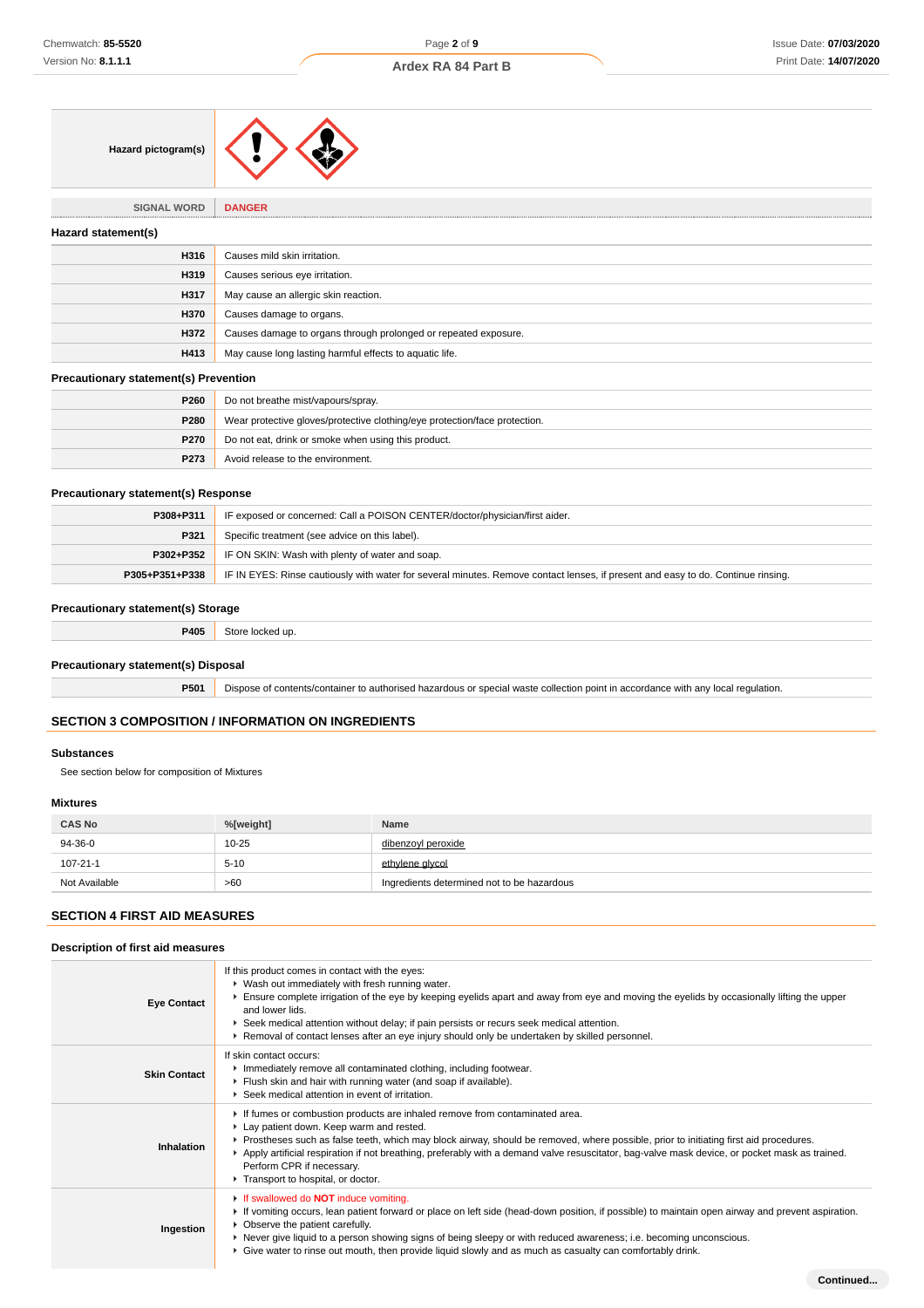Seek medical advice.

**Indication of any immediate medical attention and special treatment needed**

Treat symptomatically.

# **SECTION 5 FIREFIGHTING MEASURES**

# **Extinguishing media**

- Alcohol stable foam.
- **Dry chemical powder.**
- ▶ BCF (where regulations permit).
- Carbon dioxide.

## **Special hazards arising from the substrate or mixture**

| <b>Fire Incompatibility</b>    | Avoid contamination with oxidising agents i.e. nitrates, oxidising acids, chlorine bleaches, pool chlorine etc. as ignition may result                                                                                                                                                                                                                                                                                             |
|--------------------------------|------------------------------------------------------------------------------------------------------------------------------------------------------------------------------------------------------------------------------------------------------------------------------------------------------------------------------------------------------------------------------------------------------------------------------------|
| <b>Advice for firefighters</b> |                                                                                                                                                                                                                                                                                                                                                                                                                                    |
| <b>Fire Fighting</b>           | Alert Fire Brigade and tell them location and nature of hazard.<br>▶ Wear breathing apparatus plus protective gloves.<br>► Prevent, by any means available, spillage from entering drains or water courses.<br>► Use water delivered as a fine spray to control fire and cool adjacent area.                                                                                                                                       |
| <b>Fire/Explosion Hazard</b>   | Combustible.<br>▶ Slight fire hazard when exposed to heat or flame.<br>Heating may cause expansion or decomposition leading to violent rupture of containers.<br>▶ On combustion, may emit toxic fumes of carbon monoxide (CO).<br>Combustion products include:<br>carbon dioxide (CO2)<br>metal oxides<br>other pyrolysis products typical of burning organic material.<br>May emit poisonous fumes.<br>May emit corrosive fumes. |

# **SECTION 6 ACCIDENTAL RELEASE MEASURES**

## **Personal precautions, protective equipment and emergency procedures**

See section 8

#### **Environmental precautions**

See section 12

## **Methods and material for containment and cleaning up**

| <b>Minor Spills</b> | Clean up all spills immediately.<br>Avoid contact with skin and eyes.<br>Wear impervious gloves and safety goggles.<br>Trowel up/scrape up.                                                                                                            |
|---------------------|--------------------------------------------------------------------------------------------------------------------------------------------------------------------------------------------------------------------------------------------------------|
| <b>Major Spills</b> | Clear area of personnel and move upwind.<br>Alert Fire Brigade and tell them location and nature of hazard.<br>▶ Wear breathing apparatus plus protective gloves.<br>► Prevent, by any means available, spillage from entering drains or water course. |

Personal Protective Equipment advice is contained in Section 8 of the SDS.

#### **SECTION 7 HANDLING AND STORAGE**

#### **Precautions for safe handling**

| Safe handling     | Avoid all personal contact, including inhalation.<br>Wear protective clothing when risk of exposure occurs.<br>Use in a well-ventilated area.<br>Prevent concentration in hollows and sumps. |
|-------------------|----------------------------------------------------------------------------------------------------------------------------------------------------------------------------------------------|
| Other information | Store in original containers.<br>Keep containers securely sealed.<br>No smoking, naked lights or ignition sources.<br>Store in a cool, dry, well-ventilated area.                            |

## **Conditions for safe storage, including any incompatibilities**

| Suitable container      | $\blacktriangleright$ Metal can or drum<br>Packaging as recommended by manufacturer.<br>• Check all containers are clearly labelled and free from leaks.                                                                                                                                                                                                                             |
|-------------------------|--------------------------------------------------------------------------------------------------------------------------------------------------------------------------------------------------------------------------------------------------------------------------------------------------------------------------------------------------------------------------------------|
| Storage incompatibility | Avoid storage with reducing agents.<br>Avoid cross contamination between the two liquid parts of product (kit).<br>If two part products are mixed or allowed to mix in proportions other than manufacturer's recommendation, polymerisation with gelation and<br>evolution of heat (exotherm) may occur.<br>This excess heat may generate toxic vapour<br>Avoid strong acids, bases. |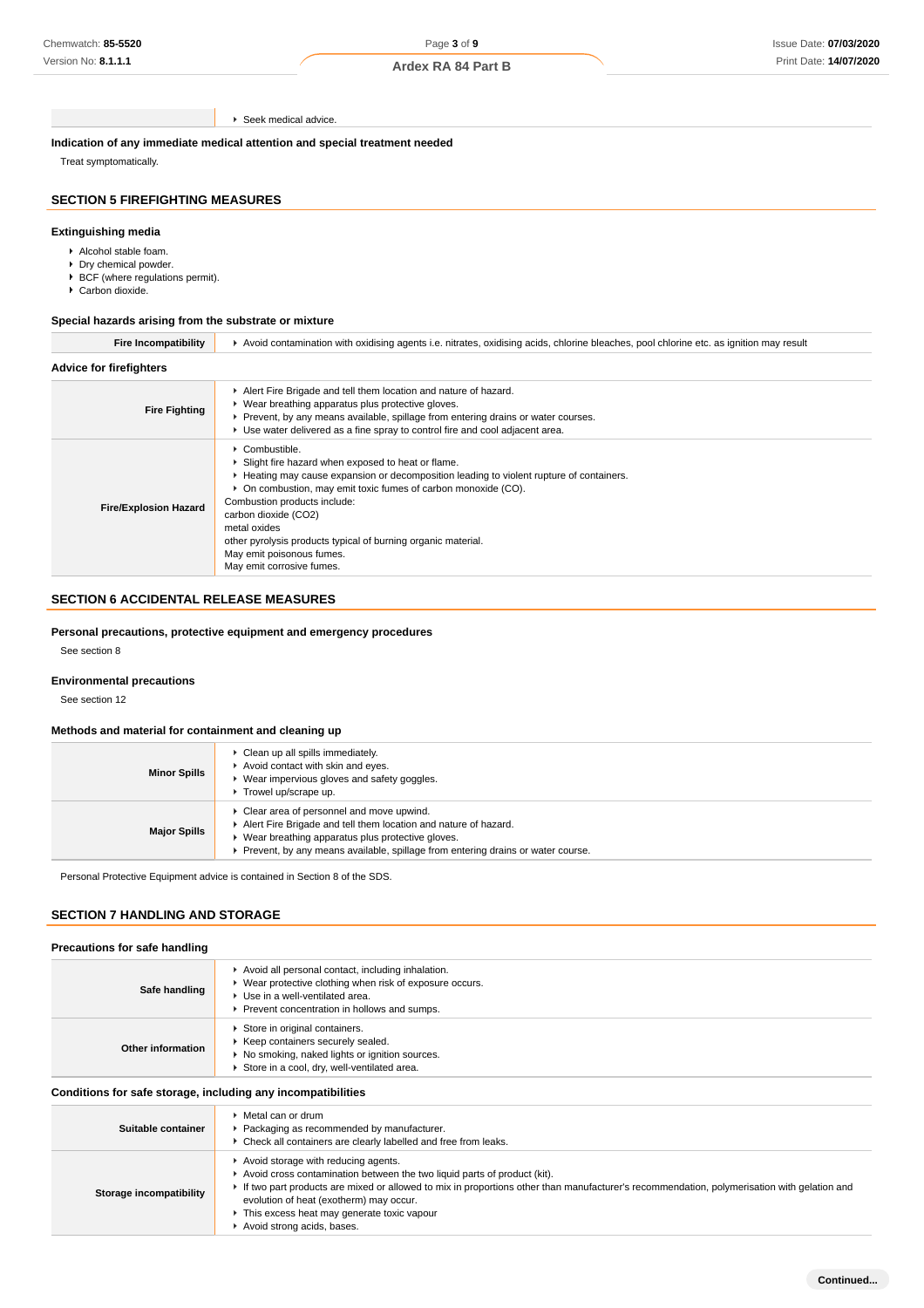# **SECTION 8 EXPOSURE CONTROLS / PERSONAL PROTECTION**

#### **Control parameters**

# **INGREDIENT DATA**

| Source                                            | Ingredient         | <b>Material name</b>              | <b>TWA</b>       | <b>STEL</b>   | Peak               | <b>Notes</b>  |
|---------------------------------------------------|--------------------|-----------------------------------|------------------|---------------|--------------------|---------------|
| New Zealand Workplace<br>Exposure Standards (WES) | dibenzoyl peroxide | Benzoyl peroxide                  | $5 \text{ mg/m}$ | Not Available | Not Available      | Not Available |
| New Zealand Workplace<br>Exposure Standards (WES) | ethylene glycol    | Ethylene glycol (vapour and mist) | Not Available    | Not Available | 50 ppm / 127 mg/m3 | Not Available |

## **EMERGENCY LIMITS**

| Ingredient         | <b>Material name</b> | TEEL-1            | TEEL-2              | TEEL-3      |
|--------------------|----------------------|-------------------|---------------------|-------------|
| dibenzoyl peroxide | Benzoyl peroxide     | $15 \text{ mg/m}$ | 1,200 mg/m3         | 7,000 mg/m3 |
| ethylene glycol    | Ethylene glycol      | 30 ppm            | $150$ ppm           | 900 ppm     |
|                    |                      |                   |                     |             |
| Ingredient         | <b>Original IDLH</b> |                   | <b>Revised IDLH</b> |             |
| dibenzoyl peroxide | 1,500 mg/m3          |                   | Not Available       |             |
| ethylene glycol    | Not Available        |                   | Not Available       |             |

#### **Exposure controls**

| Appropriate engineering<br>controls | Engineering controls are used to remove a hazard or place a barrier between the worker and the hazard. Well-designed engineering controls can<br>be highly effective in protecting workers and will typically be independent of worker interactions to provide this high level of protection.<br>The basic types of engineering controls are:<br>Process controls which involve changing the way a job activity or process is done to reduce the risk.<br>Enclosure and/or isolation of emission source which keeps a selected hazard "physically" away from the worker and ventilation that strategically<br>"adds" and "removes" air in the work environment. |
|-------------------------------------|-----------------------------------------------------------------------------------------------------------------------------------------------------------------------------------------------------------------------------------------------------------------------------------------------------------------------------------------------------------------------------------------------------------------------------------------------------------------------------------------------------------------------------------------------------------------------------------------------------------------------------------------------------------------|
| <b>Personal protection</b>          |                                                                                                                                                                                                                                                                                                                                                                                                                                                                                                                                                                                                                                                                 |
| Eye and face protection             | Safety glasses with side shields.<br>Chemical goggles.<br>▶ Contact lenses may pose a special hazard; soft contact lenses may absorb and concentrate irritants. A written policy document, describing<br>the wearing of lenses or restrictions on use, should be created for each workplace or task.                                                                                                                                                                                                                                                                                                                                                            |
| <b>Skin protection</b>              | See Hand protection below                                                                                                                                                                                                                                                                                                                                                                                                                                                                                                                                                                                                                                       |
| Hands/feet protection               | ▶ Wear chemical protective gloves, e.g. PVC.<br>▶ Wear safety footwear or safety gumboots, e.g. Rubber<br>NOTE:<br>The material may produce skin sensitisation in predisposed individuals. Care must be taken, when removing gloves and other protective<br>equipment, to avoid all possible skin contact.<br>▶ Contaminated leather items, such as shoes, belts and watch-bands should be removed and destroyed.                                                                                                                                                                                                                                               |
| <b>Body protection</b>              | See Other protection below                                                                                                                                                                                                                                                                                                                                                                                                                                                                                                                                                                                                                                      |
| Other protection                    | • Overalls.<br>▶ P.V.C apron.<br>▶ Barrier cream.<br>▶ Skin cleansing cream.                                                                                                                                                                                                                                                                                                                                                                                                                                                                                                                                                                                    |

## **Recommended material(s)**

#### **GLOVE SELECTION INDEX**

Glove selection is based on a modified presentation of the:

 **"Forsberg Clothing Performance Index".**

 The effect(s) of the following substance(s) are taken into account in the **computergenerated** selection: Ardex RA 84 Part B

| <b>Material</b><br>CPI     |  |
|----------------------------|--|
|                            |  |
| <b>NATURAL RUBBER</b><br>A |  |
| NATURAL+NEOPRENE<br>A      |  |
| <b>NEOPRENE</b><br>A       |  |
| NEOPRENE/NATURAL<br>A      |  |
| <b>NITRILE</b><br>A        |  |
| NITRILE+PVC<br>A           |  |
| PE/EVAL/PE<br>A            |  |
| <b>PVC</b><br>A            |  |
| <b>TEFLON</b><br>A         |  |
| <b>PVA</b><br>B            |  |

## **Respiratory protection**

Type A-P Filter of sufficient capacity. (AS/NZS 1716 & 1715, EN 143:2000 & 149:2001, ANSI Z88 or national equivalent)

Where the concentration of gas/particulates in the breathing zone, approaches or exceeds the "Exposure Standard" (or ES), respiratory protection is required. Degree of protection varies with both face-piece and Class of filter; the nature of protection varies with Type of filter.

| <b>Required Minimum</b><br><b>Protection Factor</b> | <b>Half-Face</b><br>Respirator | <b>Full-Face</b><br>Respirator    | <b>Powered Air</b><br>Respirator       |
|-----------------------------------------------------|--------------------------------|-----------------------------------|----------------------------------------|
| up to $10 \times ES$                                | A-AUS P2                       |                                   | A-PAPR-AUS /<br>Class 1 P <sub>2</sub> |
| up to $50 \times ES$                                |                                | A-AUS / Class 1<br>P <sub>2</sub> |                                        |
| up to $100 \times ES$                               | ۰                              | $A-2$ P <sub>2</sub>              | A-PAPR-2 P2 $\land$                    |

#### ^ - Full-face

A(All classes) = Organic vapours, B AUS or B1 = Acid gasses, B2 = Acid gas or hydrogen cyanide(HCN), B3 = Acid gas or hydrogen cyanide(HCN), E = Sulfur dioxide(SO2), G = Agricultural chemicals, K = Ammonia(NH3), Hg = Mercury, NO = Oxides of nitrogen, MB = Methyl bromide, AX = Low boiling point organic compounds(below 65 degC)

A: Best Selection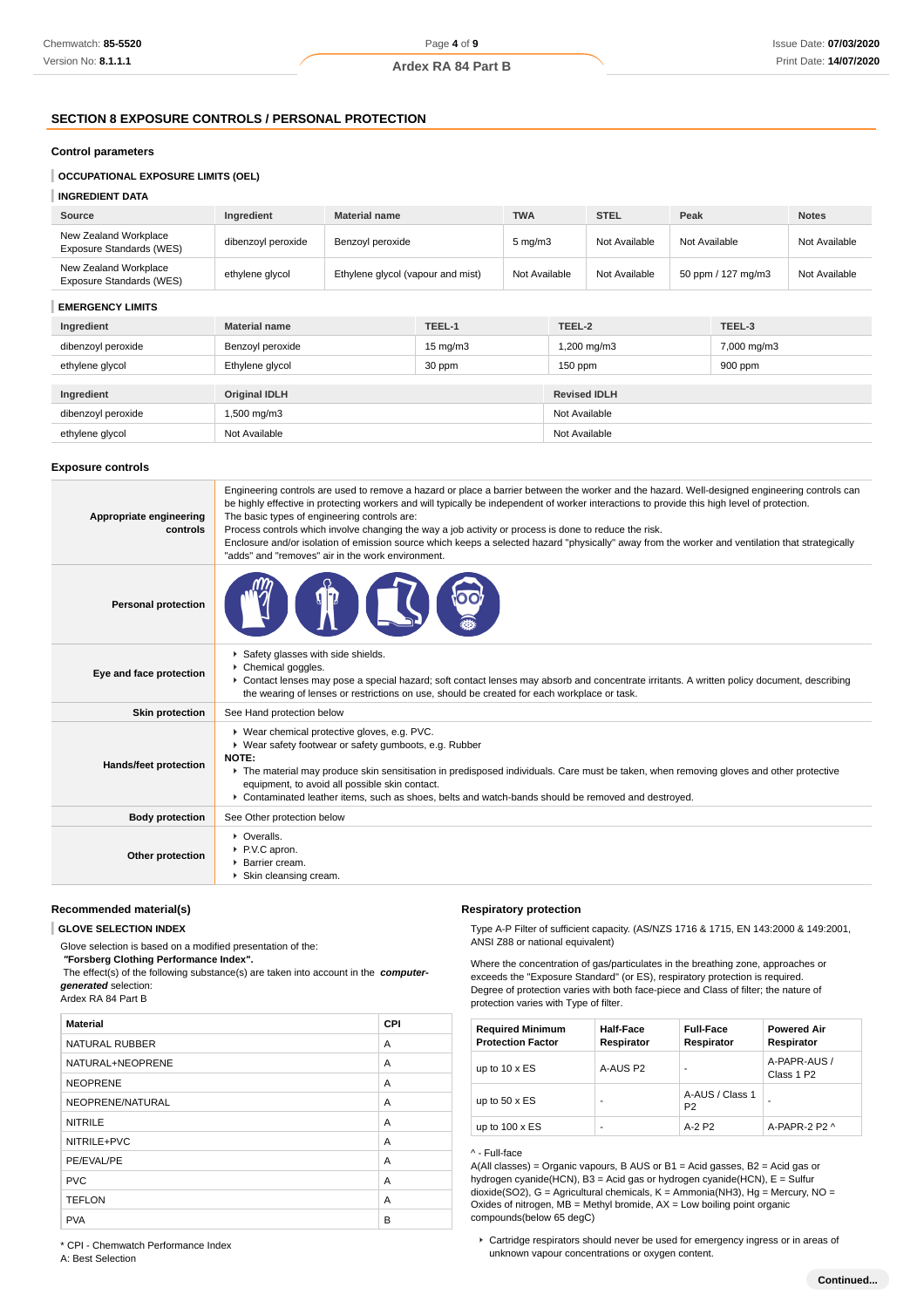B: Satisfactory; may degrade after 4 hours continuous immersion

C: Poor to Dangerous Choice for other than short term immersion **NOTE**: As a series of factors will influence the actual performance of the glove, a final

selection must be based on detailed observation. -

\* Where the glove is to be used on a short term, casual or infrequent basis, factors such as "feel" or convenience (e.g. disposability), may dictate a choice of gloves which might otherwise be unsuitable following long-term or frequent use. A qualified practitioner should be consulted.

# **SECTION 9 PHYSICAL AND CHEMICAL PROPERTIES**

#### **Information on basic physical and chemical properties**

- The wearer must be warned to leave the contaminated area immediately on detecting any odours through the respirator. The odour may indicate that the mask is not functioning properly, that the vapour concentration is too high, or that the mask is not properly fitted. Because of these limitations, only restricted use of cartridge respirators is considered appropriate.
- Cartridge performance is affected by humidity. Cartridges should be changed after 2 hr of continuous use unless it is determined that the humidity is less than 75%, in which case, cartridges can be used for 4 hr. Used cartridges should be discarded daily, regardless of the length of time used

| Appearance                                      | Gray paste with characteristic odour; does not mix with water. |                                                   |                |
|-------------------------------------------------|----------------------------------------------------------------|---------------------------------------------------|----------------|
|                                                 |                                                                |                                                   |                |
| <b>Physical state</b>                           | Non Slump Paste                                                | Relative density (Water = $1$ )                   | 1.45           |
| Odour                                           | Not Available                                                  | <b>Partition coefficient n-octanol</b><br>/ water | Not Available  |
| Odour threshold                                 | Not Available                                                  | Auto-ignition temperature (°C)                    | Not Available  |
| pH (as supplied)                                | Not Applicable                                                 | Decomposition temperature                         | 50             |
| Melting point / freezing point<br>(°C)          | Not Available                                                  | Viscosity (cSt)                                   | Not Available  |
| Initial boiling point and boiling<br>range (°C) | Not Available                                                  | Molecular weight (g/mol)                          | Not Applicable |
| Flash point (°C)                                | Not Available                                                  | <b>Taste</b>                                      | Not Available  |
| <b>Evaporation rate</b>                         | Not Available                                                  | <b>Explosive properties</b>                       | Not Available  |
| Flammability                                    | Not Available                                                  | <b>Oxidising properties</b>                       | Not Available  |
| Upper Explosive Limit (%)                       | Not Available                                                  | Surface Tension (dyn/cm or<br>$mN/m$ )            | Not Available  |
| Lower Explosive Limit (%)                       | Not Available                                                  | <b>Volatile Component (%vol)</b>                  | Not Available  |
| Vapour pressure (kPa)                           | Not Available                                                  | Gas group                                         | Not Available  |
| Solubility in water                             | Immiscible                                                     | pH as a solution (1%)                             | Not Applicable |
| Vapour density $(Air = 1)$                      | Not Available                                                  | VOC g/L                                           | Not Available  |
|                                                 |                                                                |                                                   |                |

# **SECTION 10 STABILITY AND REACTIVITY**

| Reactivity                                 | See section 7                                                                                                                        |
|--------------------------------------------|--------------------------------------------------------------------------------------------------------------------------------------|
| <b>Chemical stability</b>                  | • Unstable in the presence of incompatible materials.<br>▶ Product is considered stable.<br>Hazardous polymerisation will not occur. |
| Possibility of hazardous<br>reactions      | See section 7                                                                                                                        |
| <b>Conditions to avoid</b>                 | See section 7                                                                                                                        |
| Incompatible materials                     | See section 7                                                                                                                        |
| <b>Hazardous decomposition</b><br>products | See section 5                                                                                                                        |

# **SECTION 11 TOXICOLOGICAL INFORMATION**

## **Information on toxicological effects**

| Inhalation of vapours may cause drowsiness and dizziness. This may be accompanied by sleepiness, reduced alertness, loss of reflexes, lack of<br>co-ordination, and vertigo.<br><b>Inhaled</b><br>51r37?i<br>The material has NOT been classified by EC Directives or other classification systems as "harmful by ingestion". This is because of the lack of<br>Ingestion<br>corroborating animal or human evidence.<br>Repeated exposure may cause skin cracking, flaking or drying following normal handling and use.<br>Open cuts, abraded or irritated skin should not be exposed to this material<br>Entry into the blood-stream, through, for example, cuts, abrasions or lesions, may produce systemic injury with harmful effects. Examine the skin<br><b>Skin Contact</b><br>prior to the use of the material and ensure that any external damage is suitably protected.<br>There is some evidence to suggest that the material may cause mild but significant inflammation of the skin either following direct contact or after<br>a delay of some time. Repeated exposure can cause contact dermatitis which is characterised by redness, swelling and blistering.<br>Evidence exists, or practical experience predicts, that the material may cause eye irritation in a substantial number of individuals. Prolonged eye<br>Eye<br>contact may cause inflammation characterised by a temporary redness of the conjunctiva (similar to windburn).<br>Skin contact with the material is more likely to cause a sensitisation reaction in some persons compared to the general population.<br>There has been some concern that this material can cause cancer or mutations but there is not enough data to make an assessment.<br>Substance accumulation, in the human body, may occur and may cause some concern following repeated or long-term occupational exposure.<br><b>Chronic</b><br>There is some evidence from animal testing that exposure to this material may result in reduced fertility.<br>There is some evidence from animal testing that exposure to this material may result in toxic effects to the unborn baby.<br>Exposure to the material for prolonged periods may cause physical defects in the developing embryo (teratogenesis).<br><b>TOXICITY</b><br><b>IRRITATION</b><br>Ardex RA 84 Part B |  |  |  |  |
|-------------------------------------------------------------------------------------------------------------------------------------------------------------------------------------------------------------------------------------------------------------------------------------------------------------------------------------------------------------------------------------------------------------------------------------------------------------------------------------------------------------------------------------------------------------------------------------------------------------------------------------------------------------------------------------------------------------------------------------------------------------------------------------------------------------------------------------------------------------------------------------------------------------------------------------------------------------------------------------------------------------------------------------------------------------------------------------------------------------------------------------------------------------------------------------------------------------------------------------------------------------------------------------------------------------------------------------------------------------------------------------------------------------------------------------------------------------------------------------------------------------------------------------------------------------------------------------------------------------------------------------------------------------------------------------------------------------------------------------------------------------------------------------------------------------------------------------------------------------------------------------------------------------------------------------------------------------------------------------------------------------------------------------------------------------------------------------------------------------------------------------------------------------------------------------------------------------------------------------------------------------------------------------------------------------------------------------|--|--|--|--|
|                                                                                                                                                                                                                                                                                                                                                                                                                                                                                                                                                                                                                                                                                                                                                                                                                                                                                                                                                                                                                                                                                                                                                                                                                                                                                                                                                                                                                                                                                                                                                                                                                                                                                                                                                                                                                                                                                                                                                                                                                                                                                                                                                                                                                                                                                                                                     |  |  |  |  |
|                                                                                                                                                                                                                                                                                                                                                                                                                                                                                                                                                                                                                                                                                                                                                                                                                                                                                                                                                                                                                                                                                                                                                                                                                                                                                                                                                                                                                                                                                                                                                                                                                                                                                                                                                                                                                                                                                                                                                                                                                                                                                                                                                                                                                                                                                                                                     |  |  |  |  |
|                                                                                                                                                                                                                                                                                                                                                                                                                                                                                                                                                                                                                                                                                                                                                                                                                                                                                                                                                                                                                                                                                                                                                                                                                                                                                                                                                                                                                                                                                                                                                                                                                                                                                                                                                                                                                                                                                                                                                                                                                                                                                                                                                                                                                                                                                                                                     |  |  |  |  |
|                                                                                                                                                                                                                                                                                                                                                                                                                                                                                                                                                                                                                                                                                                                                                                                                                                                                                                                                                                                                                                                                                                                                                                                                                                                                                                                                                                                                                                                                                                                                                                                                                                                                                                                                                                                                                                                                                                                                                                                                                                                                                                                                                                                                                                                                                                                                     |  |  |  |  |
|                                                                                                                                                                                                                                                                                                                                                                                                                                                                                                                                                                                                                                                                                                                                                                                                                                                                                                                                                                                                                                                                                                                                                                                                                                                                                                                                                                                                                                                                                                                                                                                                                                                                                                                                                                                                                                                                                                                                                                                                                                                                                                                                                                                                                                                                                                                                     |  |  |  |  |
|                                                                                                                                                                                                                                                                                                                                                                                                                                                                                                                                                                                                                                                                                                                                                                                                                                                                                                                                                                                                                                                                                                                                                                                                                                                                                                                                                                                                                                                                                                                                                                                                                                                                                                                                                                                                                                                                                                                                                                                                                                                                                                                                                                                                                                                                                                                                     |  |  |  |  |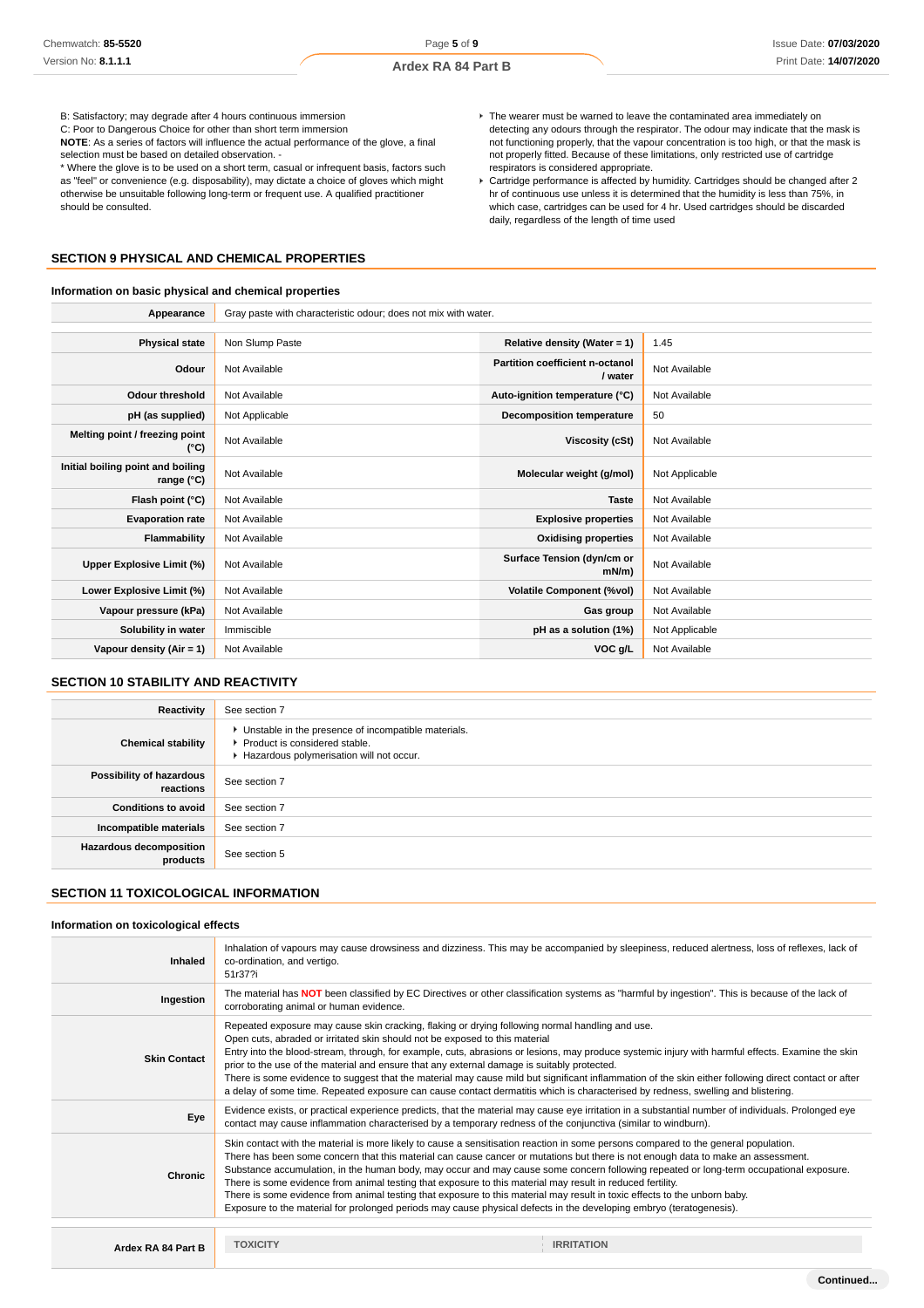$\blacksquare$ 

|                                             | Oral (None) LD50: 10000 mg/kg <sup>*[2]</sup>                                                                                                                                                                                                                                                                                                                                                                                                                                                                                                                                                                                                                                                                                                                                                                                                                                                                                                                                                                                                                                                                                                                                                                                                                                                                                                                                                                                                                                                                                                                                         | Not Available                    |                                                                                                                                                                     |  |
|---------------------------------------------|---------------------------------------------------------------------------------------------------------------------------------------------------------------------------------------------------------------------------------------------------------------------------------------------------------------------------------------------------------------------------------------------------------------------------------------------------------------------------------------------------------------------------------------------------------------------------------------------------------------------------------------------------------------------------------------------------------------------------------------------------------------------------------------------------------------------------------------------------------------------------------------------------------------------------------------------------------------------------------------------------------------------------------------------------------------------------------------------------------------------------------------------------------------------------------------------------------------------------------------------------------------------------------------------------------------------------------------------------------------------------------------------------------------------------------------------------------------------------------------------------------------------------------------------------------------------------------------|----------------------------------|---------------------------------------------------------------------------------------------------------------------------------------------------------------------|--|
|                                             | <b>TOXICITY</b>                                                                                                                                                                                                                                                                                                                                                                                                                                                                                                                                                                                                                                                                                                                                                                                                                                                                                                                                                                                                                                                                                                                                                                                                                                                                                                                                                                                                                                                                                                                                                                       | <b>IRRITATION</b>                |                                                                                                                                                                     |  |
| dibenzoyl peroxide                          | dermal (mammal) LD50: >1000 mg/kg <sup>[2]</sup>                                                                                                                                                                                                                                                                                                                                                                                                                                                                                                                                                                                                                                                                                                                                                                                                                                                                                                                                                                                                                                                                                                                                                                                                                                                                                                                                                                                                                                                                                                                                      | Eye (rabbit): 500 mg/24h - mild  |                                                                                                                                                                     |  |
|                                             | Oral (rat) LD50: 6400 mg/kg[2]                                                                                                                                                                                                                                                                                                                                                                                                                                                                                                                                                                                                                                                                                                                                                                                                                                                                                                                                                                                                                                                                                                                                                                                                                                                                                                                                                                                                                                                                                                                                                        | Skin effects (MAK): very weak    |                                                                                                                                                                     |  |
|                                             | <b>TOXICITY</b>                                                                                                                                                                                                                                                                                                                                                                                                                                                                                                                                                                                                                                                                                                                                                                                                                                                                                                                                                                                                                                                                                                                                                                                                                                                                                                                                                                                                                                                                                                                                                                       | <b>IRRITATION</b>                |                                                                                                                                                                     |  |
|                                             | Dermal (rabbit) LD50: 9530 mg/kg <sup>[2]</sup>                                                                                                                                                                                                                                                                                                                                                                                                                                                                                                                                                                                                                                                                                                                                                                                                                                                                                                                                                                                                                                                                                                                                                                                                                                                                                                                                                                                                                                                                                                                                       | Eye (rabbit): 100 mg/1h - mild   |                                                                                                                                                                     |  |
|                                             | Inhalation (rat) LC50: 100.2 mg/l/8hr <sup>[2]</sup>                                                                                                                                                                                                                                                                                                                                                                                                                                                                                                                                                                                                                                                                                                                                                                                                                                                                                                                                                                                                                                                                                                                                                                                                                                                                                                                                                                                                                                                                                                                                  | Eye (rabbit): 12 mg/m3/3D        |                                                                                                                                                                     |  |
|                                             | Oral (rat) LD50: =3.58-12.7 mg/kg <sup>[2]</sup>                                                                                                                                                                                                                                                                                                                                                                                                                                                                                                                                                                                                                                                                                                                                                                                                                                                                                                                                                                                                                                                                                                                                                                                                                                                                                                                                                                                                                                                                                                                                      |                                  | Eye (rabbit): 1440mg/6h-moderate                                                                                                                                    |  |
| ethylene glycol                             |                                                                                                                                                                                                                                                                                                                                                                                                                                                                                                                                                                                                                                                                                                                                                                                                                                                                                                                                                                                                                                                                                                                                                                                                                                                                                                                                                                                                                                                                                                                                                                                       |                                  | Eye (rabbit): 500 mg/24h - mild                                                                                                                                     |  |
|                                             |                                                                                                                                                                                                                                                                                                                                                                                                                                                                                                                                                                                                                                                                                                                                                                                                                                                                                                                                                                                                                                                                                                                                                                                                                                                                                                                                                                                                                                                                                                                                                                                       |                                  | Eye: no adverse effect observed (not irritating)[1]                                                                                                                 |  |
|                                             |                                                                                                                                                                                                                                                                                                                                                                                                                                                                                                                                                                                                                                                                                                                                                                                                                                                                                                                                                                                                                                                                                                                                                                                                                                                                                                                                                                                                                                                                                                                                                                                       | Skin (rabbit): 555 mg(open)-mild |                                                                                                                                                                     |  |
|                                             |                                                                                                                                                                                                                                                                                                                                                                                                                                                                                                                                                                                                                                                                                                                                                                                                                                                                                                                                                                                                                                                                                                                                                                                                                                                                                                                                                                                                                                                                                                                                                                                       |                                  | Skin: no adverse effect observed (not irritating)[1]                                                                                                                |  |
| Legend:                                     | 1. Value obtained from Europe ECHA Registered Substances - Acute toxicity 2.* Value obtained from manufacturer's SDS. Unless otherwise<br>specified data extracted from RTECS - Register of Toxic Effect of chemical Substances                                                                                                                                                                                                                                                                                                                                                                                                                                                                                                                                                                                                                                                                                                                                                                                                                                                                                                                                                                                                                                                                                                                                                                                                                                                                                                                                                       |                                  |                                                                                                                                                                     |  |
|                                             |                                                                                                                                                                                                                                                                                                                                                                                                                                                                                                                                                                                                                                                                                                                                                                                                                                                                                                                                                                                                                                                                                                                                                                                                                                                                                                                                                                                                                                                                                                                                                                                       |                                  |                                                                                                                                                                     |  |
| <b>DIBENZOYL PEROXIDE</b>                   | The following information refers to contact allergens as a group and may not be specific to this product.<br>Contact allergies quickly manifest themselves as contact eczema, more rarely as urticaria or Quincke's oedema. The pathogenesis of contact<br>eczema involves a cell-mediated (T lymphocytes) immune reaction of the delayed type. Other allergic skin reactions, e.g. contact urticaria,<br>involve antibody-mediated immune reactions. The significance of the contact allergen is not simply determined by its sensitisation potential: the<br>distribution of the substance and the opportunities for contact with it are equally important.<br>The material may be irritating to the eye, with prolonged contact causing inflammation. Repeated or prolonged exposure to irritants may produce<br>conjunctivitis.<br>The material may cause skin irritation after prolonged or repeated exposure and may produce on contact skin redness, swelling, the production of<br>vesicles, scaling and thickening of the skin.<br>Benzoyl peroxide may cause double vision, breathing problems, excess saliva and tear formation, redness of the skin and changes in motor<br>activity. It did not produce blood or biochemical adverse effects, gene mutation or evidence of cancer. Repeated oral administration may result in<br>decreased weights of testes and the newborn.<br>The substance is classified by IARC as Group 3:<br>NOT classifiable as to its carcinogenicity to humans.<br>Evidence of carcinogenicity may be inadequate or limited in animal testing. |                                  |                                                                                                                                                                     |  |
| ETHYLENE GLYCOL                             | [Estimated Lethal Dose (human) 100 ml; RTECS quoted by Orica] Substance is reproductive effector in rats (birth defects). Mutagenic to rat cells.<br>For ethylene glycol:<br>Ethylene glycol is quickly and extensively absorbed throughout the gastrointestinal tract. Limited information suggests that it is also absorbed<br>through the airways; absorption through skin is apparently slow. Following absorption, it is distributed throughout the body. In humans, it is initially<br>metabolized by alcohol dehydrogenase to form glycoaldehyde, which is rapidly converted to glycolic acid and glyoxal.                                                                                                                                                                                                                                                                                                                                                                                                                                                                                                                                                                                                                                                                                                                                                                                                                                                                                                                                                                     |                                  |                                                                                                                                                                     |  |
| <b>Acute Toxicity</b>                       | ×                                                                                                                                                                                                                                                                                                                                                                                                                                                                                                                                                                                                                                                                                                                                                                                                                                                                                                                                                                                                                                                                                                                                                                                                                                                                                                                                                                                                                                                                                                                                                                                     | Carcinogenicity                  | ×                                                                                                                                                                   |  |
| <b>Skin Irritation/Corrosion</b>            | ✔                                                                                                                                                                                                                                                                                                                                                                                                                                                                                                                                                                                                                                                                                                                                                                                                                                                                                                                                                                                                                                                                                                                                                                                                                                                                                                                                                                                                                                                                                                                                                                                     | <b>Reproductivity</b>            | ×                                                                                                                                                                   |  |
| <b>Serious Eye Damage/Irritation</b>        | ✔                                                                                                                                                                                                                                                                                                                                                                                                                                                                                                                                                                                                                                                                                                                                                                                                                                                                                                                                                                                                                                                                                                                                                                                                                                                                                                                                                                                                                                                                                                                                                                                     | <b>STOT - Single Exposure</b>    | ✔                                                                                                                                                                   |  |
| <b>Respiratory or Skin</b><br>sensitisation | ✔                                                                                                                                                                                                                                                                                                                                                                                                                                                                                                                                                                                                                                                                                                                                                                                                                                                                                                                                                                                                                                                                                                                                                                                                                                                                                                                                                                                                                                                                                                                                                                                     | <b>STOT - Repeated Exposure</b>  | ✔                                                                                                                                                                   |  |
| <b>Mutagenicity</b>                         | ×                                                                                                                                                                                                                                                                                                                                                                                                                                                                                                                                                                                                                                                                                                                                                                                                                                                                                                                                                                                                                                                                                                                                                                                                                                                                                                                                                                                                                                                                                                                                                                                     | <b>Aspiration Hazard</b>         | ×                                                                                                                                                                   |  |
|                                             |                                                                                                                                                                                                                                                                                                                                                                                                                                                                                                                                                                                                                                                                                                                                                                                                                                                                                                                                                                                                                                                                                                                                                                                                                                                                                                                                                                                                                                                                                                                                                                                       | Legend:                          | $\blacktriangleright$ – Data either not available or does not fill the criteria for classification<br>$\blacktriangleright$ - Data available to make classification |  |

# **SECTION 12 ECOLOGICAL INFORMATION**

# **Toxicity**

| Ardex RA 84 Part B | <b>ENDPOINT</b><br>Not<br>Available | <b>TEST DURATION (HR)</b><br>Not Available | <b>SPECIES</b><br>Not Available | <b>VALUE</b><br>Not<br>Available | <b>SOURCE</b><br>Not<br>Available |
|--------------------|-------------------------------------|--------------------------------------------|---------------------------------|----------------------------------|-----------------------------------|
|                    | <b>ENDPOINT</b>                     | <b>TEST DURATION (HR)</b>                  | <b>SPECIES</b>                  | <b>VALUE</b>                     | <b>SOURCE</b>                     |
|                    | <b>LC50</b>                         | 96                                         | Fish                            | $0.06$ mg/L                      | $\overline{2}$                    |
| dibenzoyl peroxide | <b>EC50</b>                         | 48                                         | Crustacea                       | $0.11$ mg/L                      | $\overline{2}$                    |
|                    | <b>EC50</b>                         | 72                                         | Algae or other aquatic plants   | $0.042$ mg/L                     | $\overline{2}$                    |
|                    | <b>NOEC</b>                         | 72                                         | Algae or other aquatic plants   | $0.02$ mg/L                      | $\overline{2}$                    |
|                    |                                     |                                            |                                 |                                  |                                   |
|                    | <b>ENDPOINT</b>                     | <b>TEST DURATION (HR)</b>                  | <b>SPECIES</b>                  | <b>VALUE</b>                     | <b>SOURCE</b>                     |
| ethylene glycol    | <b>LC50</b>                         | 96                                         | Fish                            | >72-860mg/L                      | $\overline{2}$                    |
|                    | <b>EC50</b>                         | 48                                         | Crustacea                       | $>100$ mg/L                      | $\overline{2}$                    |
|                    | <b>EC50</b>                         | 96                                         | Algae or other aquatic plants   | 3-536mg/L                        | $\overline{2}$                    |
|                    | <b>NOEC</b>                         | 552                                        | Crustacea                       | $>=1$ -mg/L                      | $\overline{2}$                    |
|                    |                                     |                                            |                                 |                                  |                                   |

**Legend:** Extracted from 1. IUCLID Toxicity Data 2. Europe ECHA Registered Substances - Ecotoxicological Information - Aquatic Toxicity 3. EPIWIN Suite V3.12 (QSAR) - Aquatic Toxicity Data (Estimated) 4. US EPA, Ecotox database - Aquatic Toxicity Data 5. ECETOC Aquatic Hazard Assessment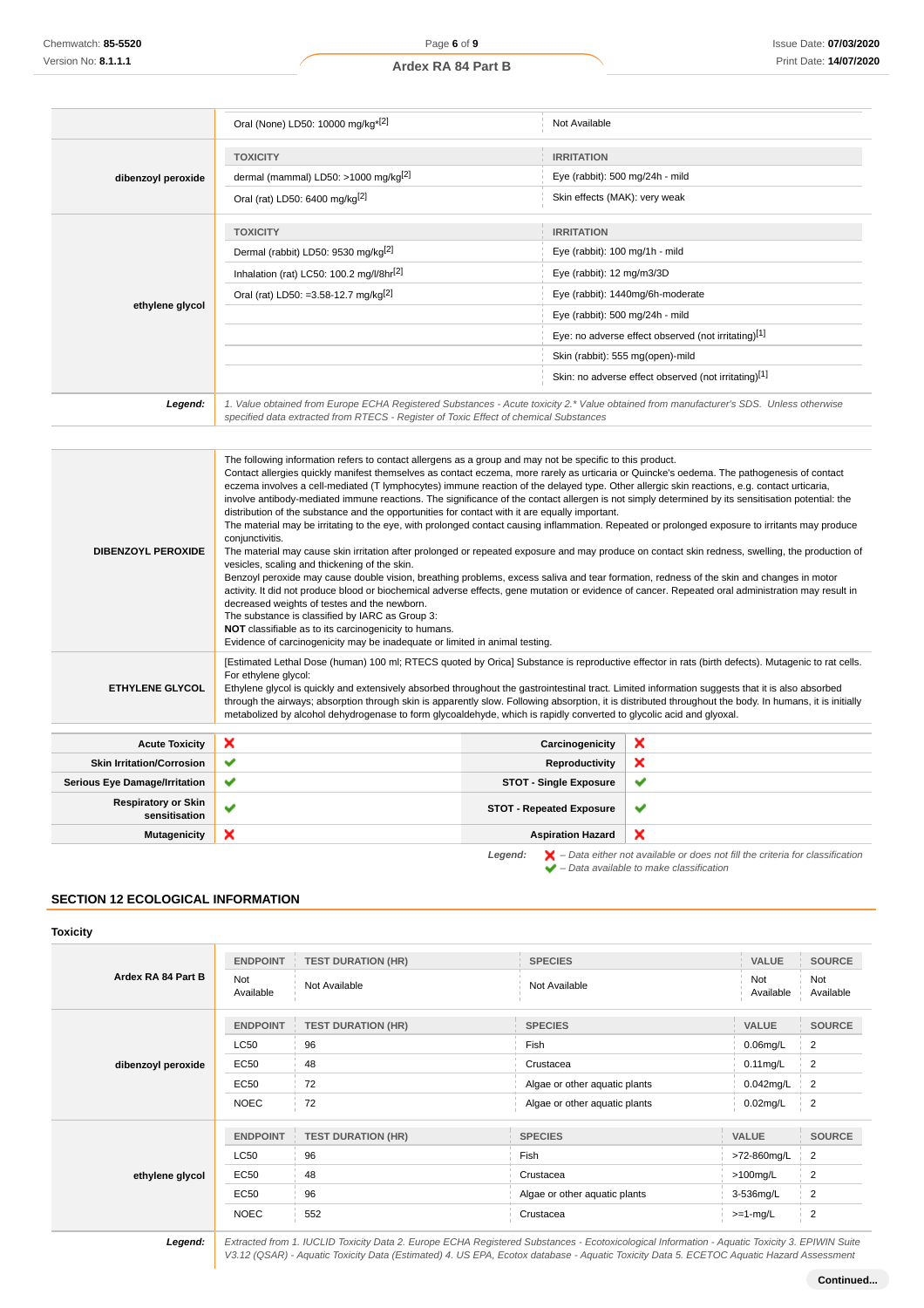Data 6. NITE (Japan) - Bioconcentration Data 7. METI (Japan) - Bioconcentration Data 8. Vendor Data

## **DO NOT** discharge into sewer or waterways.

#### **Persistence and degradability**

| Ingredient         | Persistence: Water/Soil   | Persistence: Air               |
|--------------------|---------------------------|--------------------------------|
| dibenzoyl peroxide | LOW (Half-life = 14 days) | LOW (Half-life = $21.25$ days) |
| ethylene glycol    | LOW (Half-life = 24 days) | LOW (Half-life $=$ 3.46 days)  |

#### **Bioaccumulative potential**

| Ingredient         | <b>Bioaccumulation</b> |
|--------------------|------------------------|
| dibenzoyl peroxide | LOW (LogKOW = $3.46$ ) |
| ethylene glycol    | LOW (BCF = $200$ )     |
|                    |                        |

## **Mobility in soil**

| Ingredient         | <b>Mobility</b>     |
|--------------------|---------------------|
| dibenzoyl peroxide | LOW ( $KOC = 771$ ) |
| ethylene glycol    | $HIGH (KOC = 1)$    |

# **SECTION 13 DISPOSAL CONSIDERATIONS**

| Waste treatment methods      |                                                                                                                                                                                                                                                                                                                                                                                                                                                                                                                                                                                                                                                                                                                                                                                                                                                                                                                                                                                                                                                                                                                 |
|------------------------------|-----------------------------------------------------------------------------------------------------------------------------------------------------------------------------------------------------------------------------------------------------------------------------------------------------------------------------------------------------------------------------------------------------------------------------------------------------------------------------------------------------------------------------------------------------------------------------------------------------------------------------------------------------------------------------------------------------------------------------------------------------------------------------------------------------------------------------------------------------------------------------------------------------------------------------------------------------------------------------------------------------------------------------------------------------------------------------------------------------------------|
| Product / Packaging disposal | • Containers may still present a chemical hazard/ danger when empty.<br>▶ Return to supplier for reuse/ recycling if possible.<br>Otherwise:<br>If container can not be cleaned sufficiently well to ensure that residuals do not remain or if the container cannot be used to store the same<br>product, then puncture containers, to prevent re-use, and bury at an authorised landfill.<br>► Where possible retain label warnings and SDS and observe all notices pertaining to the product.<br>DO NOT allow wash water from cleaning or process equipment to enter drains.<br>It may be necessary to collect all wash water for treatment before disposal.<br>In all cases disposal to sewer may be subject to local laws and regulations and these should be considered first.<br>• Where in doubt contact the responsible authority.<br>▶ Recycle wherever possible or consult manufacturer for recycling options.<br>Consult State Land Waste Authority for disposal.<br>▶ Bury or incinerate residue at an approved site.<br>▶ Recycle containers if possible, or dispose of in an authorised landfill. |

Ensure that the hazardous substance is disposed in accordance with the Hazardous Substances (Disposal) Notice 2017

#### **Disposal Requirements**

Packages that have been in direct contact with the hazardous substance must be only disposed if the hazardous substance was appropriately removed and cleaned out from the package. The package must be disposed according to the manufacturer's directions taking into account the material it is made of. Packages which hazardous content have been appropriately treated and removed may be recycled.

The hazardous substance must only be disposed if it has been treated by a method that changed the characteristics or composition of the substance and it is no longer hazardous.

# **SECTION 14 TRANSPORT INFORMATION**

#### **Labels Required**

| the contract of the contract of | <b>NO</b>  |
|---------------------------------|------------|
|                                 | No<br>ahle |

#### **Land transport (UN): NOT REGULATED FOR TRANSPORT OF DANGEROUS GOODS**

**Air transport (ICAO-IATA / DGR): NOT REGULATED FOR TRANSPORT OF DANGEROUS GOODS**

**Sea transport (IMDG-Code / GGVSee): NOT REGULATED FOR TRANSPORT OF DANGEROUS GOODS**

**Transport in bulk according to Annex II of MARPOL and the IBC code**

Not Applicable

# **SECTION 15 REGULATORY INFORMATION**

## **Safety, health and environmental regulations / legislation specific for the substance or mixture**

This substance is to be managed using the conditions specified in an applicable Group Standard

| <b>HSR Number</b> | <b>Group Standard</b>                                               |
|-------------------|---------------------------------------------------------------------|
| HSR002624         | N.O.S. (Subsidiary Hazard) Group Standard 2017                      |
| HSR002535         | Gas Under Pressure Mixtures (Subsidiary Hazard) Group Standard 2017 |
| HSR002596         | Laboratory Chemicals and Reagent Kits Group Standard 2017           |
| HSR002530         | Cleaning Products (Subsidiary Hazard) Group Standard 2017           |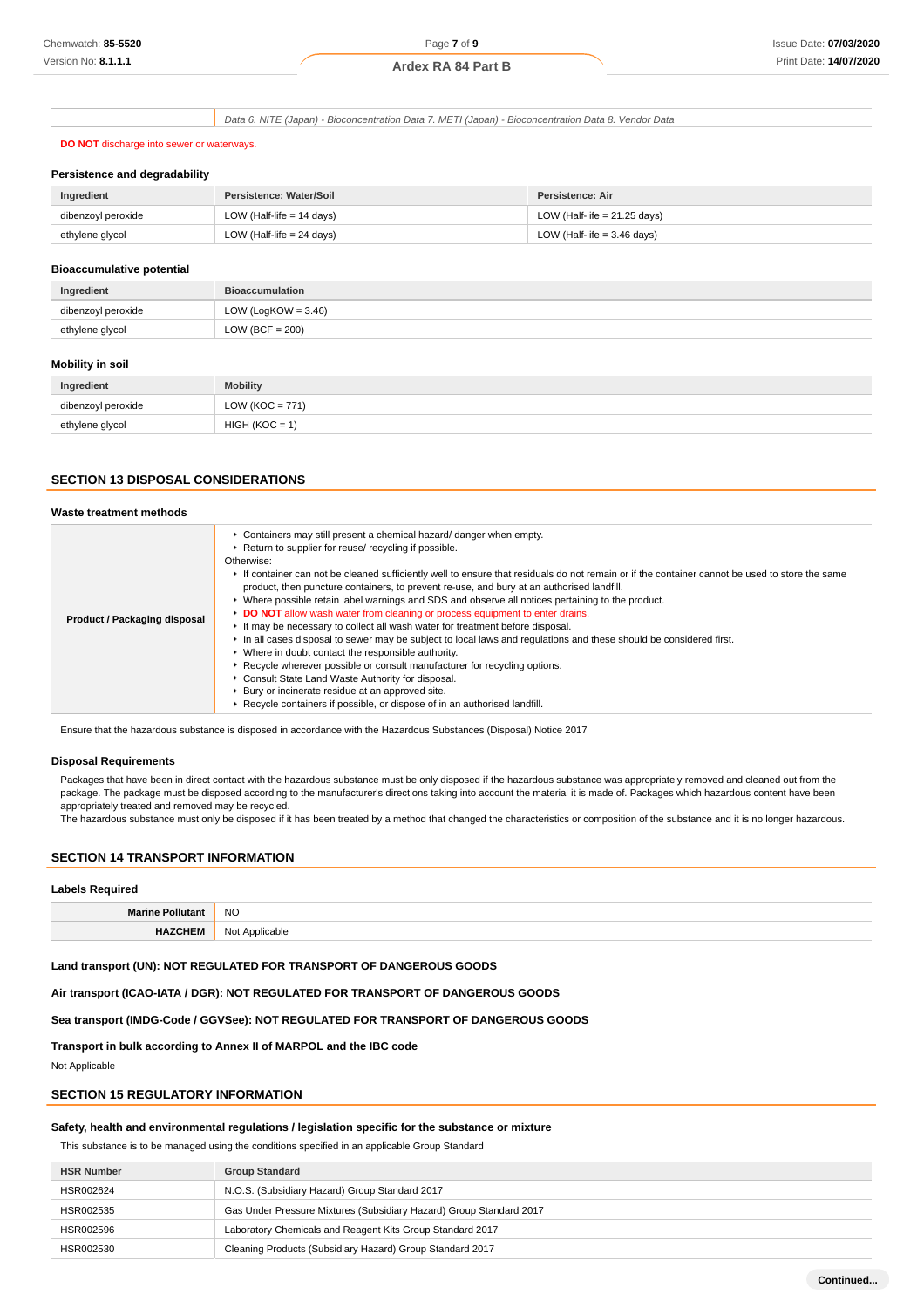# **Ardex RA 84 Part B**

| HSR002585                                                                                        | Fuel Additives (Subsidiary Hazard) Group Standard 2017                                                   |                                                                                                                      |  |
|--------------------------------------------------------------------------------------------------|----------------------------------------------------------------------------------------------------------|----------------------------------------------------------------------------------------------------------------------|--|
| HSR002519                                                                                        | Aerosols (Subsidiary Hazard) Group Standard 2017                                                         |                                                                                                                      |  |
| HSR002521                                                                                        | Animal Nutritional and Animal Care Products Group Standard 2017                                          |                                                                                                                      |  |
| HSR002606                                                                                        | Lubricants, Lubricant Additives, Coolants and Anti-freeze Agents (Subsidiary Hazard) Group Standard 2017 |                                                                                                                      |  |
| HSR002644                                                                                        | Polymers (Subsidiary Hazard) Group Standard 2017                                                         |                                                                                                                      |  |
| HSR002647                                                                                        | Reagent Kits Group Standard 2017                                                                         |                                                                                                                      |  |
| HSR002670                                                                                        | Surface Coatings and Colourants (Subsidiary Hazard) Group Standard 2017                                  |                                                                                                                      |  |
| HSR002638                                                                                        | Photographic Chemicals (Subsidiary Hazard) Group Standard 2017                                           |                                                                                                                      |  |
| HSR002565                                                                                        | Embalming Products (Subsidiary Hazard) Group Standard 2017                                               |                                                                                                                      |  |
| HSR002578                                                                                        | Food Additives and Fragrance Materials (Subsidiary Hazard) Group Standard 2017                           |                                                                                                                      |  |
| HSR002558                                                                                        | Dental Products (Subsidiary Hazard) Group Standard 2017                                                  |                                                                                                                      |  |
| HSR002684                                                                                        | Water Treatment Chemicals (Subsidiary Hazard) Group Standard 2017                                        |                                                                                                                      |  |
| HSR002573                                                                                        | Fire Fighting Chemicals Group Standard 2017                                                              |                                                                                                                      |  |
| HSR100425                                                                                        |                                                                                                          | Pharmaceutical Active Ingredients Group Standard 2017                                                                |  |
| HSR002600                                                                                        | Leather and Textile Products (Subsidiary Hazard) Group Standard 2017                                     |                                                                                                                      |  |
| HSR002571                                                                                        | Fertilisers (Subsidiary Hazard) Group Standard 2017                                                      |                                                                                                                      |  |
| HSR002648                                                                                        | Refining Catalysts Group Standard 2017                                                                   |                                                                                                                      |  |
| HSR002653                                                                                        | Solvents (Subsidiary Hazard) Group Standard 2017                                                         |                                                                                                                      |  |
| HSR002544                                                                                        | Construction Products (Subsidiary Hazard) Group Standard 2017                                            |                                                                                                                      |  |
| HSR002549                                                                                        | Corrosion Inhibitors (Subsidiary Hazard) Group Standard 2017                                             |                                                                                                                      |  |
| HSR100757                                                                                        | Veterinary Medicine (Limited Pack Size, Finished Dose) Standard 2017                                     |                                                                                                                      |  |
| HSR100758                                                                                        | Veterinary Medicines (Non-dispersive Closed System Application) Group Standard 2017                      |                                                                                                                      |  |
| HSR100759                                                                                        | Veterinary Medicines (Non-dispersive Open System Application) Group Standard 2017                        |                                                                                                                      |  |
| HSR002612                                                                                        | Metal Industry Products (Subsidiary Hazard) Group Standard 2017                                          |                                                                                                                      |  |
| HSR002503                                                                                        | Additives, Process Chemicals and Raw Materials (Subsidiary Hazard) Group Standard 2017                   |                                                                                                                      |  |
| HSR002552                                                                                        | Cosmetic Products Group Standard 2017                                                                    |                                                                                                                      |  |
|                                                                                                  | DIBENZOYL PEROXIDE IS FOUND ON THE FOLLOWING REGULATORY LISTS                                            |                                                                                                                      |  |
| International Agency for Research on Cancer (IARC) - Agents Classified by the IARC<br>Monographs |                                                                                                          | New Zealand Hazardous Substances and New Organisms (HSNO) Act - Classification<br>of Chemicals - Classification Data |  |
| New Zealand Approved Hazardous Substances with controls                                          |                                                                                                          | New Zealand Inventory of Chemicals (NZIoC)                                                                           |  |
| New Zealand Hazardous Substances and New Organisms (HSNO) Act - Classification<br>of Chemicals   |                                                                                                          | New Zealand Workplace Exposure Standards (WES)                                                                       |  |

#### **ETHYLENE GLYCOL IS FOUND ON THE FOLLOWING REGULATORY LISTS**

Chemical Footprint Project - Chemicals of High Concern List

New Zealand Approved Hazardous Substances with controls

New Zealand Hazardous Substances and New Organisms (HSNO) Act - Classification of Chemicals

## **Hazardous Substance Location**

Subject to the Health and Safety at Work (Hazardous Substances) Regulations 2017.

| <b>Hazard Class</b> | Quantity beyond which controls apply for closed<br>containers | Quantity beyond which controls apply when use occurring in open<br>containers |
|---------------------|---------------------------------------------------------------|-------------------------------------------------------------------------------|
| Not Applicable      | Not Applicable                                                | Not Applicable                                                                |

of Chemicals - Classification Data New Zealand Inventory of Chemicals (NZIoC) New Zealand Workplace Exposure Standards (WES)

New Zealand Hazardous Substances and New Organisms (HSNO) Act - Classification

## **Certified Handler**

Subject to Part 4 of the Health and Safety at Work (Hazardous Substances) Regulations 2017.

| <b>Class of substance</b> | antities       |
|---------------------------|----------------|
| Not Applicable            | Not Applicable |

Refer Group Standards for further information

# **Tracking Requirements**

Not Applicable

# **National Inventory Status**

| <b>National Inventory</b>     | <b>Status</b>                            |
|-------------------------------|------------------------------------------|
| Australia - AICS              | Yes                                      |
| Canada - DSL                  | Yes                                      |
| Canada - NDSL                 | No (dibenzoyl peroxide; ethylene glycol) |
| China - IECSC                 | Yes                                      |
| Europe - EINEC / ELINCS / NLP | Yes                                      |
| Japan - ENCS                  | Yes                                      |
| Korea - KECI                  | Yes                                      |